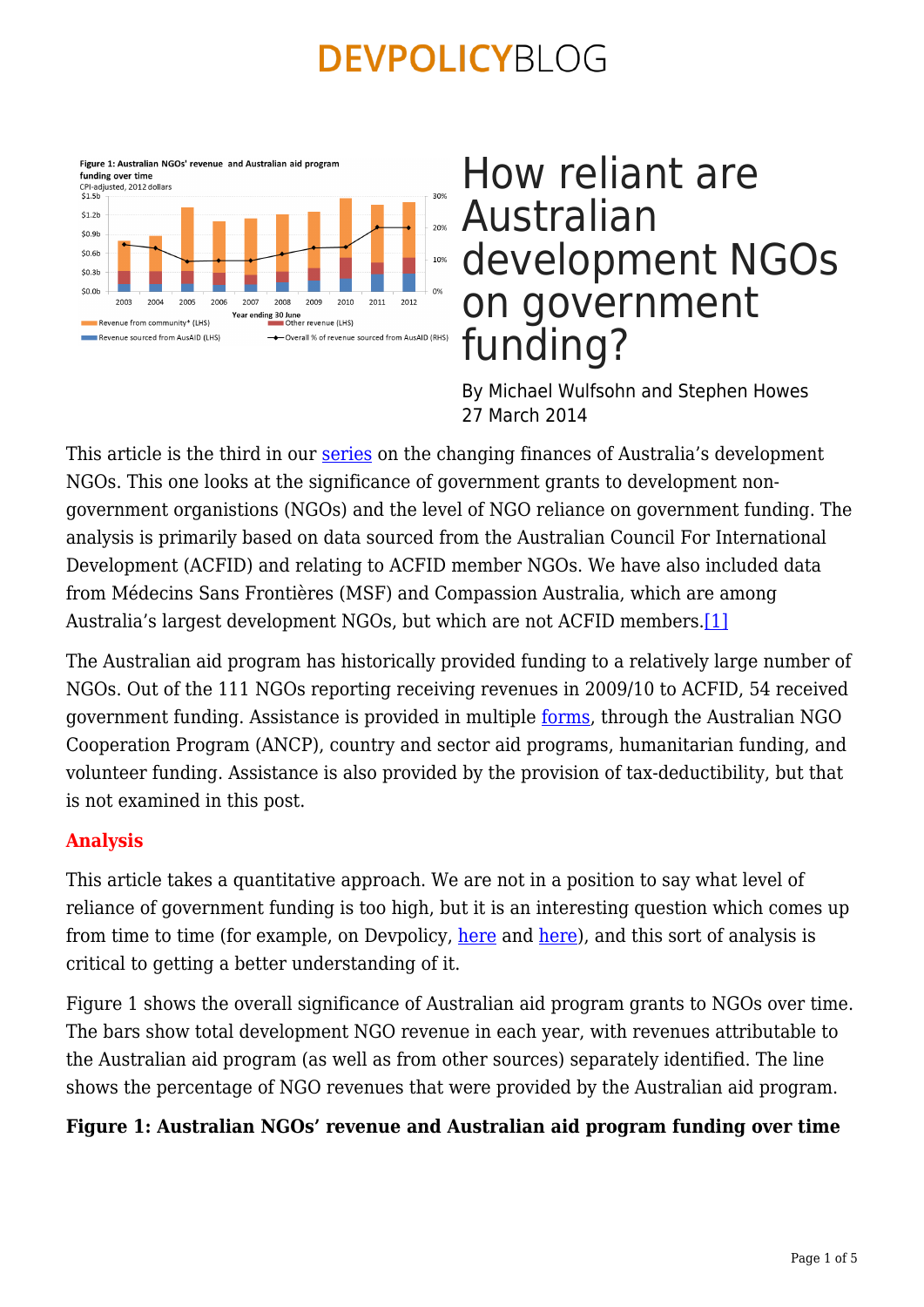

#### Figure 1: Australian NGOs' revenue and Australian aid program funding over time

*ACFID data and annual reports, individual NGOs' financial statements, authors' calculations \* Donations, gifts, legacies and bequests.*

There has been a massive increase in the government funding of Australia development NGOs over the last decade: from \$92 million in 2003 to \$282 million in 2012: an annual average increase of 13% a year, or 10% after inflation. (Note: Here and throughout, 2003, for example, is the fiscal year 2002-03.)

It is worth reflecting on the radical nature of this change. Earlier reports indicate that for the decade prior to 2003, levels of government support to development NGOs were stagnant at around \$100 million: for example, \$86 million in 1998, according to [this](http://www.anao.gov.au/~/media/Uploads/Documents/1998%2099_audit_report_18.pdf) ANAO report (p.21), and \$115 million in 1995, according to the [Simons Review](http://aid.dfat.gov.au/Publications/Documents/simons.pdf) (p. 262).

It is not only government funding to NGOs that has increased. As shown in Figure 1, and as discussed in our previous **[blog](https://devpolicy.org/the-other-scale-up-australian-public-donations-for-development-over-the-last-decade-20130829/)**, community support for NGOs has also grown rapidly: from \$370 million in 2003 to \$872 million in 2012, an annual average growth of 10%. Growth from other sources (often from international affiliates or overseas governments) has grown more slowly from \$163 million in 2003 to \$251 million in 2012.

As a result of all these trends, the proportion of government funding to total NGO revenue has risen from 15% ten years ago to 20% today. However, the increase has not been smooth.

Government funding to NGOs only started increasing in 2008, under the Labor Government. (In real terms, funding in 2007 was \$112 million, actually below the 2003 level of \$118 million (2012 dollars).) A strong increase in NGO public funding in 2005 (associated with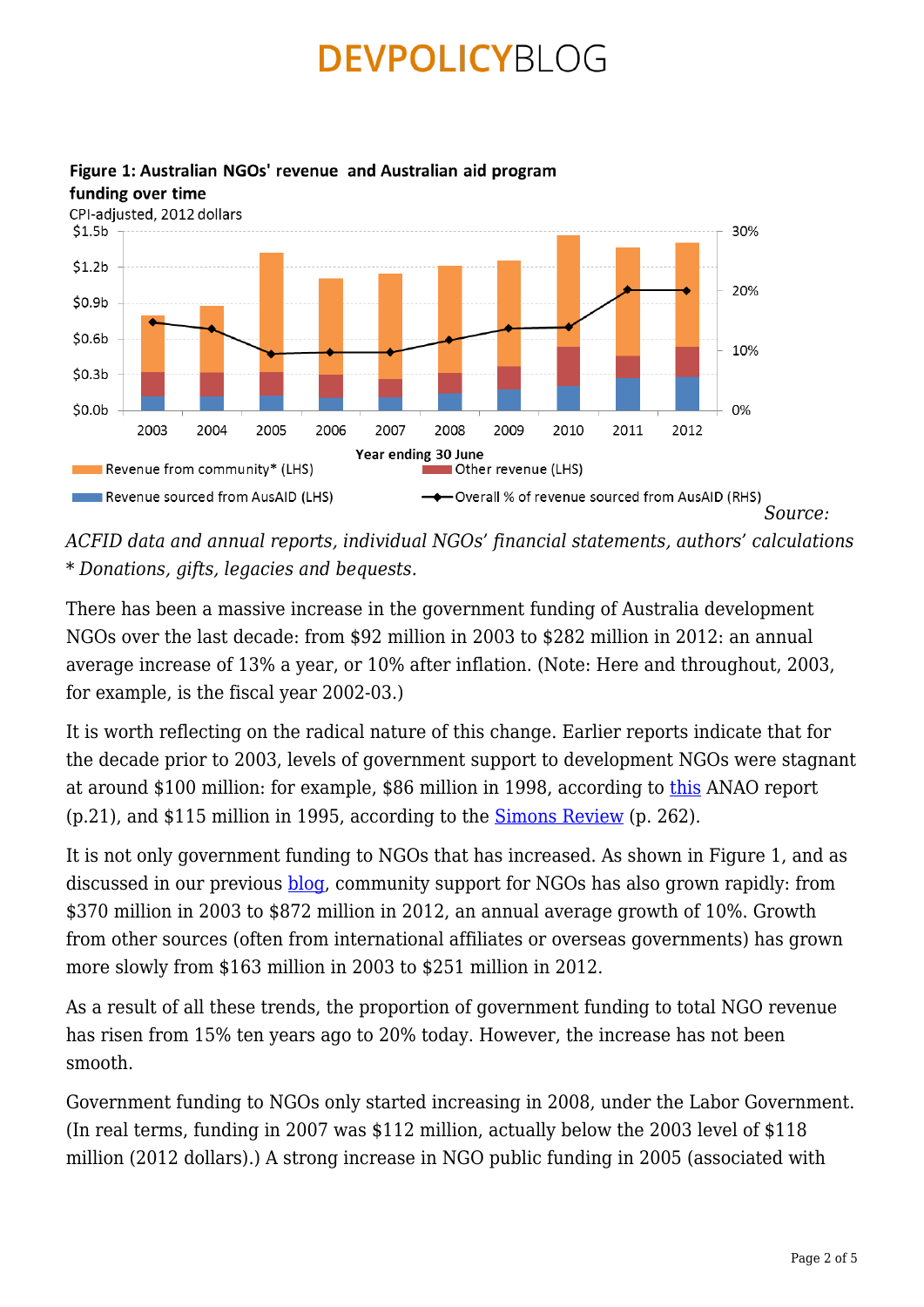the massive response to the Indian Ocean tsunami) led to a drop in the proportion of NGO revenue sourced from the aid program to below 10%. However, in recent years strong growth in aid program funding (20% a year on average since 2007 after inflation) combined with flat public funding (zero real growth since 2007) has led to a doubling in the reliance on government to 20%.

There is enormous variation in terms of reliance on government funding across Australia's NGOs. The table below sets out the largest 15 Australian international development NGOs, and examines their reliance on government funding as measured by the portion of their revenue sourced from the aid program. The set of NGOs is similar to the top 15 we presented in our <u>[first post](https://devpolicy.org/the-other-scale-up-australian-public-donations-for-development-over-the-last-decade-20130829/)</u> in this series, but there we took the top 15 based only on community donations, whereas here we have used total revenue. WWF and UNHCR Australia are in that earlier list, but not this one; and AVI and CARE are on this one, but not the earlier one. The 15 are ordered not by total revenue, but by their reliance on government aid funds.

|                |                                              | <b>Total revenue</b><br>(\$m) | Revenue from aid<br>program (\$m) | % of revenue<br>sourced by the aid<br>program |
|----------------|----------------------------------------------|-------------------------------|-----------------------------------|-----------------------------------------------|
| 1              | <b>Red Cross</b>                             | 32.6                          | 23.9                              | 73%                                           |
| $\overline{2}$ | <b>Aus Volunteers</b><br>International (AVI) | 25.3                          | 13.5                              | 53%                                           |
| 3              | <b>CARE</b>                                  | 57.8                          | 21.2                              | 37%                                           |
| 4              | Save the Children                            | 86.1                          | 29.1                              | 34%                                           |
| 5              | <b>Christian Blind</b><br><b>Mission</b>     | 30.4                          | 10.1                              | 33%                                           |
| 6              | Caritas                                      | 40.8                          | 12.4                              | 30%                                           |
| 7              | Plan                                         | 49.3                          | 11.9                              | 24%                                           |
| 8              | Oxfam                                        | 85.1                          | 18.7                              | 22%                                           |
| 9              | <b>Fred Hollows</b>                          | 48.3                          | 8.3                               | 17%                                           |
| 10             | ChildFund                                    | 44.3                          | 5.6                               | 13%                                           |
| 11             | <b>World Vision</b>                          | 343.9                         | 41.5                              | 12%                                           |
| 12             | <b>MSF</b>                                   | 63.0                          | 0.0                               | 0%                                            |
| 13             | Compassion                                   | 64.9                          | 0.0                               | 0%                                            |
| 14             | Global<br>Development                        |                               |                                   |                                               |
|                | Group                                        | 25.2                          | 0.0                               | 0%                                            |
| 15             | <b>UNICEF Australia</b>                      | 24.2                          | 0.0                               | 0%                                            |
|                | Average                                      | 68.1                          | 13.3                              | 24%                                           |

## **Table 1: Top 15 NGOs by size (total revenue)**

*Source: ACFID data and*

*annual reports, individual NGOs' financial statements, author's calculations. Note: Red Cross funding is only for international development. See spreadsheet for details.*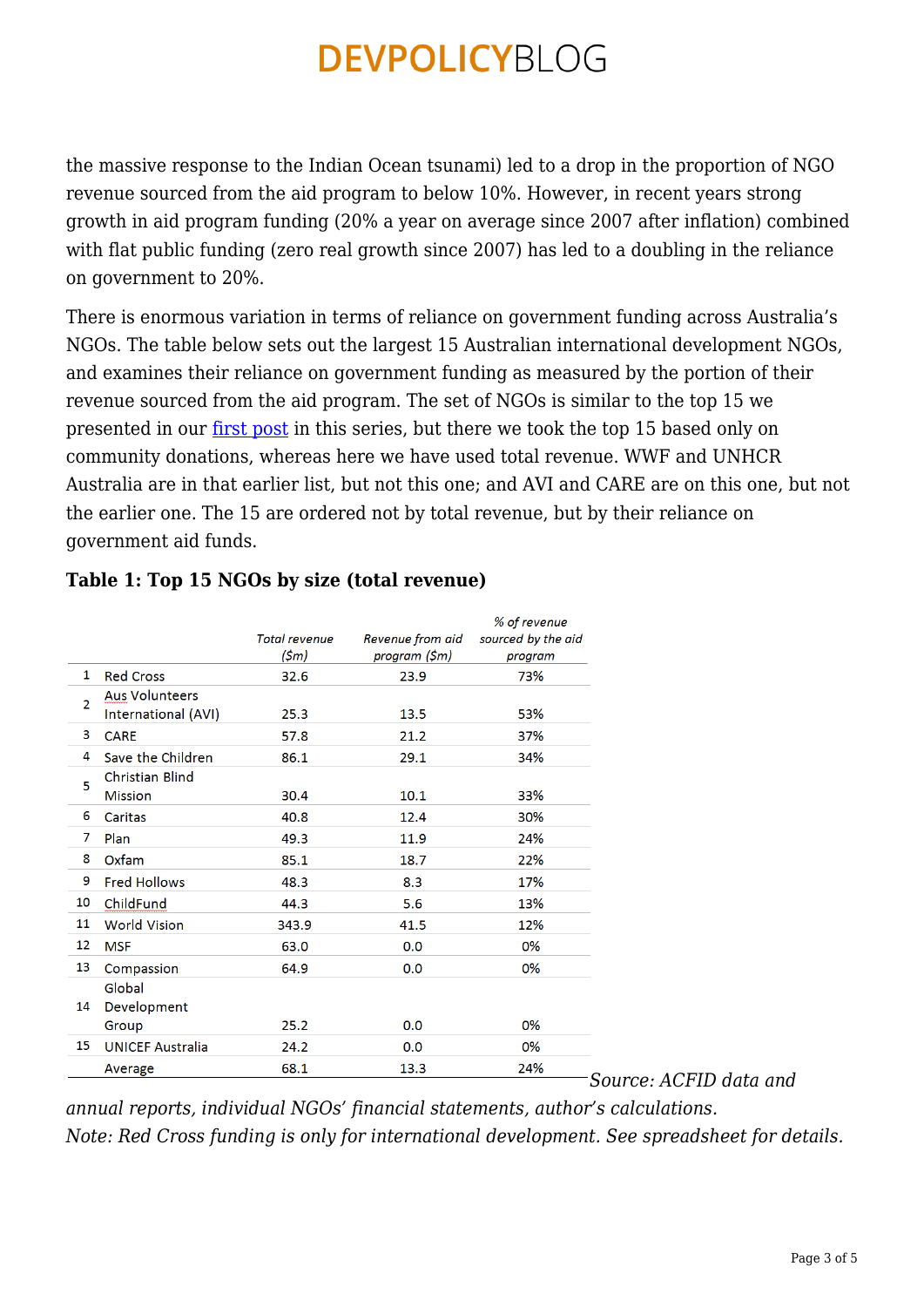Notable points from Table 1 include:

- Out of the top 15 NGOs, the Australian Red Cross and Australian Volunteers International (AVI) stand out as having received the largest portion of their funding in 2012 from the aid program (73% and 53% respectively). In the case of the ARC, this figure can fluctuate significantly from year to year depending on whether the ARC runs a major emergency appeal, which they [did not](http://www.acfid.asn.au/about-acfid/corporate-documents/annual-report-2013) in 2012.
- Aside from the Red Cross and AVI, CARE, Save the Children and the Christian Blind Mission received a third or more of their funding from the aid program in 2012.
- The biggest NGOs tend to be the least reliant on government funding. The main mechanism for Australian NGO support (the ANCP) provides funding on a matching basis, but with a cap, which limits the amount available to World Vision. Compassion Australia and MSF are two of Australia's biggest development NGOs and they receive no government funding at all as a matter of policy.

### **Conclusion**

The overall reliance of Australian NGOs on the Australian government has increased over the last decade after initially falling. This reflects not only the scale-up of Australian aid, but changing attitudes from government to NGOs. The proportion of the Australian aid program disbursed by Australian NGOs fell from 5% in 2003 to 3.3% in 2007, but rose once more to 5.8% in 2012. Although donations from the public also grew rapidly over this period, they did not keep pace with government grants. As a result, the aggregate portion of NGO revenue that was provided by the aid program grew from 15% in 2003 to 20% in 2012.

This is not high by historical standards. An ANAO report from the mid-nineties estimated that Australian development NGOs received about 30% of their income from the aid program (see para. 216 of [this](http://www.anao.gov.au/Publications/Audit-Reports/1996-1997/Accounting-for-Aid---The-Management-of-Funding-to-Non-Government-Organisations) report.) However, the aggregate picture conceals considerable variation. Of the 15 biggest development NGOs, 7 have a ratio of government to total funding of below 20%, 8 a ratio of above 20%, and 5 a ratio of a third or more.

The analysis reveals considerable ideological differences in the treatment of NGOs resulting in much more favourable treatment under Labor than the previous Coalition government. The current Coalition government has [declared](https://devpolicy.org/in-brief/coalition-releases-policy-fragment-on-aid-20130905-2/) itself to be a friend of Australian NGOs. How this translates into funding decisions remains to be seen.

*The data and graphs presented in this analysis are available in [this Microsoft Excel](https://devpolicy.org/excel/Data-analysis-How-reliant-are-Australian-development-NGOs-on-government-funding.xlsx) [spreadsheet](https://devpolicy.org/excel/Data-analysis-How-reliant-are-Australian-development-NGOs-on-government-funding.xlsx) [xlsx].*